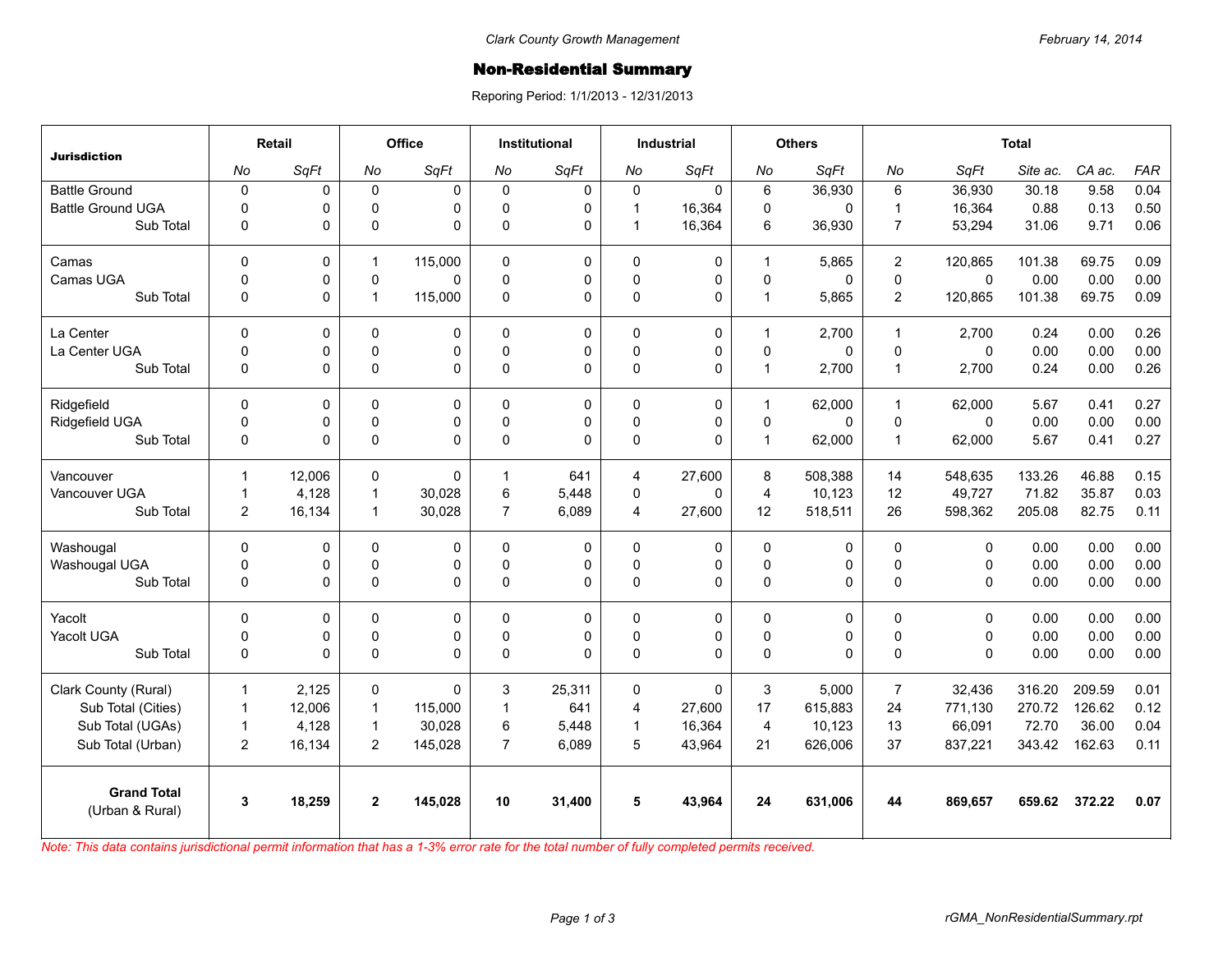

## **Non-Residential Square Footage by Jurisdiction**

**Total UGA**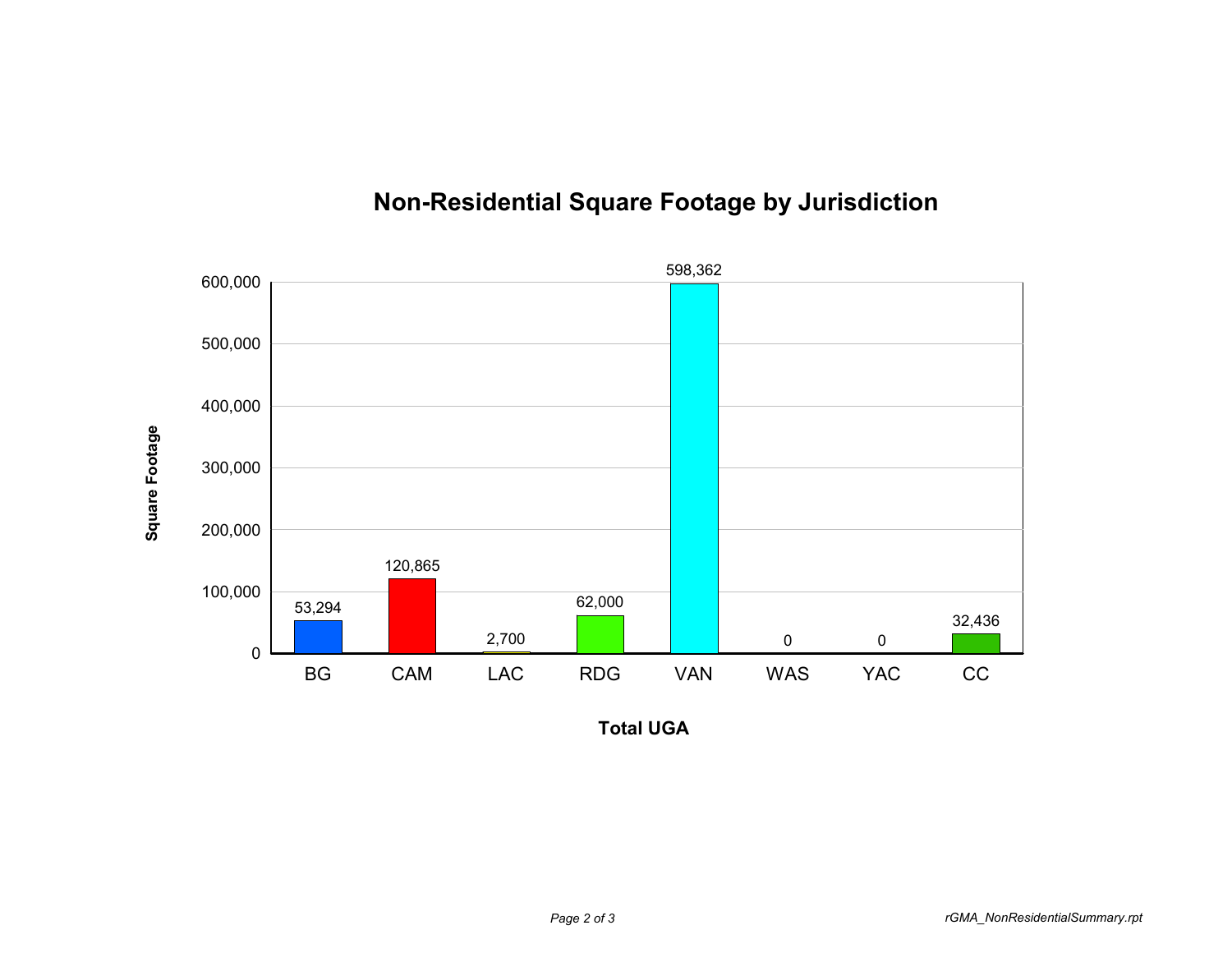

## **Non-Residential Square Footage by Type**